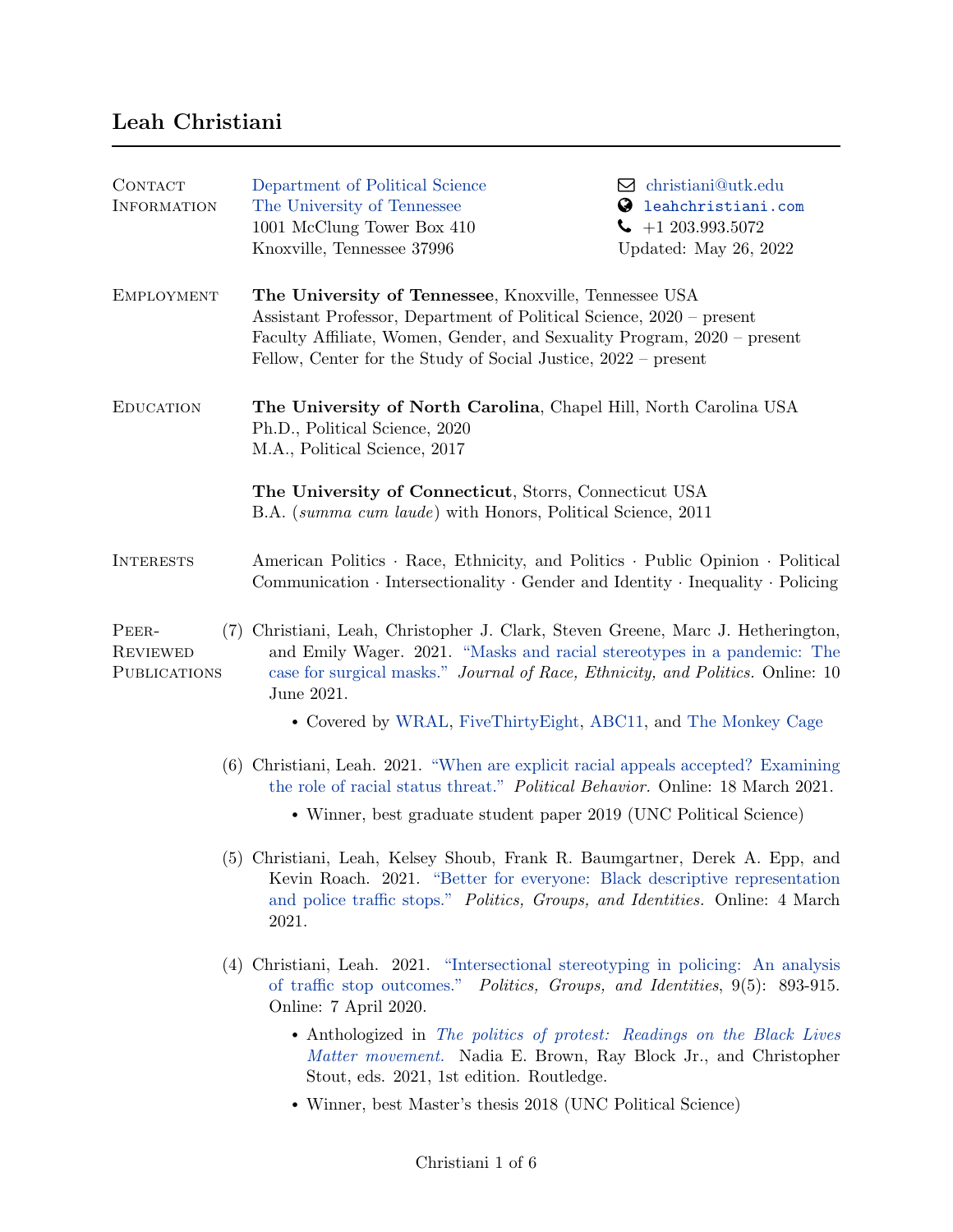|                         | (3) Shoub, Kelsey, Leah Christiani, Frank R. Baumgartner, Derek A. Epp, and<br>Kevin Roach. 2021. "Fines, fees, forfeitures, and disparities: A link between<br>municipal reliance on fines and racial disparities in policing." Policy Studies<br><i>Journal</i> , 49(3): 835-859. Online: 7 August 2020.                                       |
|-------------------------|--------------------------------------------------------------------------------------------------------------------------------------------------------------------------------------------------------------------------------------------------------------------------------------------------------------------------------------------------|
|                         | (2) Roach, Kevin, Frank R. Baumgartner, Leah Christiani, Derek A. Epp, and<br>Kelsey Shoub. 2020. "At the intersection: Race, gender, and discretion in po-<br>lice traffic stop outcomes." Journal of Race, Ethnicity, and Politics. Online:<br>11 November 2020.                                                                               |
|                         | (1) Shoub, Kelsey, Derek A. Epp, Frank R. Baumgartner, Leah Christiani, and<br>Kevin Roach. 2020. "Race, place, and context: The persistence of race effects<br>in traffic stop outcomes in the face of situational, demographic, and political<br>controls." Journal of Race, Ethnicity, and Politics, 5(3), 481-508.<br>Online: 27 August 2020 |
| OTHER<br>PUBLICATIONS   | Baumgartner, Frank R., Leah Christiani, Derek A. Epp, Kevin Roach, and<br>Kelsey Shoub. 2017. "Racial disparities in traffic stop outcomes."<br>Duke<br>Forum for Law and Social Change. 9: 21-53.                                                                                                                                               |
|                         | • Covered by InjusticeWatch, The Daily Northwestern                                                                                                                                                                                                                                                                                              |
|                         | • Cited in State of Oregon v. Arreola-Botello, 365 Or 695 (2019)                                                                                                                                                                                                                                                                                 |
| ARTICLES IN<br>PROGRESS | "Can light contact with the police motivate political participation? Evidence<br>from traffic stops" (with Kelsey Shoub). <i>Invitation to revise and resubmit.</i>                                                                                                                                                                              |
|                         | "The 'great awokening'? The limitations of white antiracism" (with Lucy Britt).<br>Under review.                                                                                                                                                                                                                                                 |
|                         | "Racial inequality and the fragility of democracy: How unequal citizenship<br>threatens democratic legitimacy" (with Jana Morgan and Nathan Kelly).<br>Under review.                                                                                                                                                                             |
|                         | "Context matters: The conditional effect of Black police chiefs on policing out-<br>comes" (with Kelsey Shoub). Under review.                                                                                                                                                                                                                    |
|                         | "Are you talking to me? How ideological and gender characteristics moder-<br>ate the effect of legitimizing rhetoric on perceptions of the Supreme Court's<br>legitimacy" (with Ryan Williams). Under review.                                                                                                                                    |
|                         | "American dream versus American reality: How encountering information about<br>structural racism can prompt support for anti-racist policies" (with Jana Mor-<br>gan and Nathan Kelly).                                                                                                                                                          |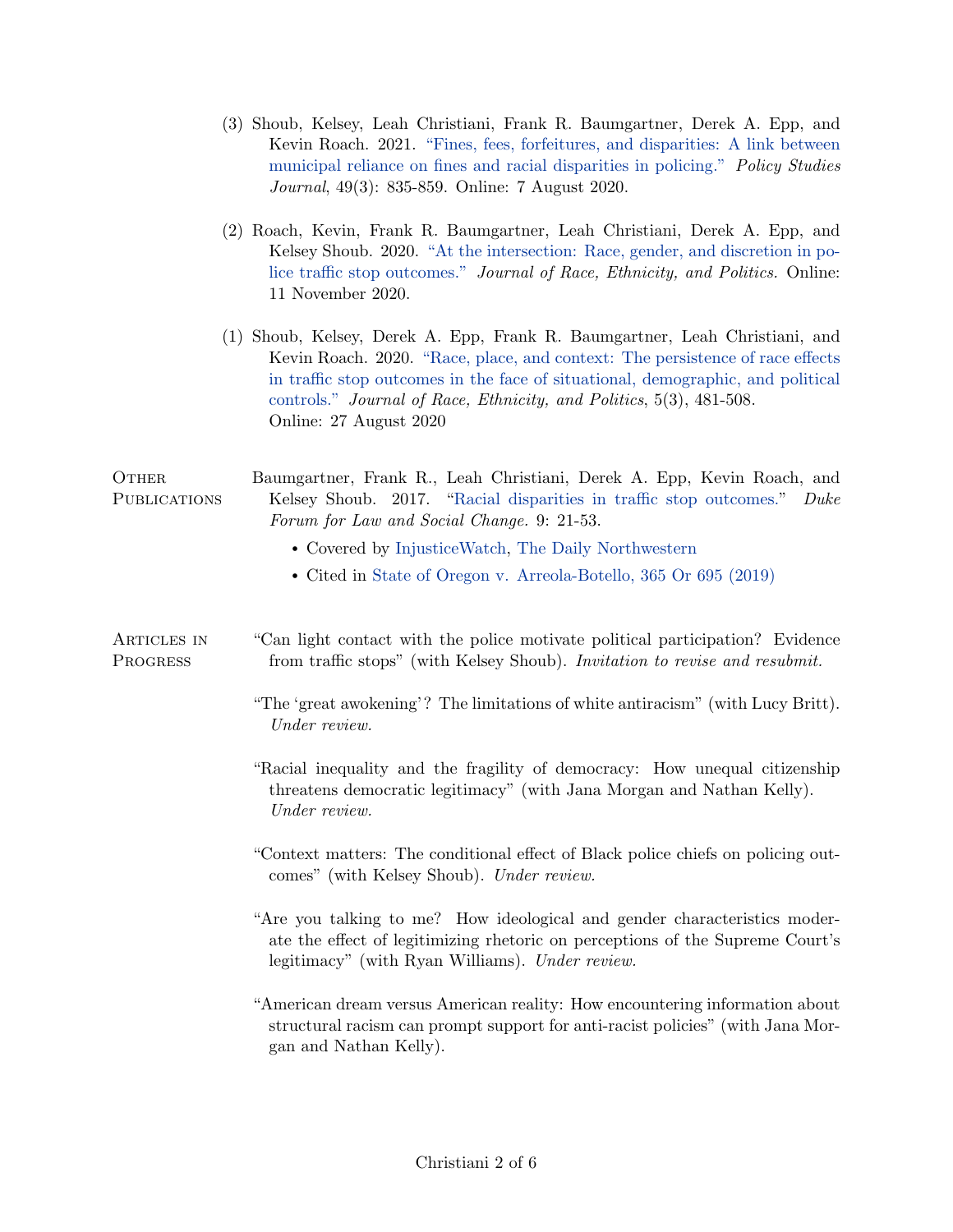| PUBLIC<br>WRITING &<br><b>REPORTS</b> | "Time to take off the mask? Some people assumed Black men in masks were<br>threatening, our research found" (with Christopher J. Clark, Steven Greene,<br>Marc Hetherington, and Emily Wager). The Washington Post (Monkey Cage).<br>May 28, 2021.                                                             |  |
|---------------------------------------|----------------------------------------------------------------------------------------------------------------------------------------------------------------------------------------------------------------------------------------------------------------------------------------------------------------|--|
|                                       | "Ten years of study and the protestors are right: What traffic stops tell us about<br>racial bias in policing" (with Frank R. Baumgartner, Derek A. Epp, Kelsey<br>Shoub, and Kevin Roach). Medium. June 25, 2020.                                                                                             |  |
|                                       | "To fight the coronavirus, most Americans support universal testing and manda-<br>tory quarantines" (with Marc Hetherington, Michael MacKuen, Graeme Robert-<br>son, and Emily Wager). The Washington Post (Monkey Cage). May 15, 2020.                                                                        |  |
|                                       | "Update on racial disparities in traffic stops statistics from the Texas Depart-<br>ment of Public Safety using 2016 data" (with Frank R. Baumgartner and<br>Kevin Roach). Prepared on April 26, 2017.                                                                                                         |  |
|                                       | "Analyzing racial disparities in traffic stop statistics from the Texas Department<br>of Public Safety" (with Frank R. Baumgartner and Kevin Roach). Prepared<br>for the September 20, 2016 committee hearing on the Texas Department of<br>Public Safety's traffic statistics.                                |  |
| <b>INVITED</b><br>PRESENTATIONS       | East Tennessee State University. Johnson City, TN. April 2022.                                                                                                                                                                                                                                                 |  |
|                                       | University of South Carolina. Columbia, SC. February 2022.                                                                                                                                                                                                                                                     |  |
|                                       | University Housing, University of Tennessee. Knoxville, TN. October 2020.                                                                                                                                                                                                                                      |  |
|                                       | Intersectionality: Race, Gender, Sexuality, and Social Justice (POLI 248),<br>University of North Carolina. Chapel Hill, NC. April 2018.                                                                                                                                                                       |  |
| GRANTS,<br>AWARDS, &                  | 2022 – Racial Justice and Equity Research Fund, University of South Carolina<br>$(Co-PI$ with Kelsey Shoub, \$10,000)                                                                                                                                                                                          |  |
| <b>SCHOLARSHIPS</b>                   | 2021 – Southeastern Conference Visiting Faculty Travel Grant Program (\$1,050)<br>2021 – Faculty mentor, Summer Undergraduate Research Internship, UTK Of-<br>fice of Undergraduate Research $(\$3,000)$                                                                                                       |  |
|                                       | 2020 – Departmental nominee, Dean's Distinguished Dissertation Award, UNC<br>$2020$ – Faculty R.A. Funding, UTK Office of Undergraduate Research $(1,750)$<br>2019-2020 – Dissertation Completion Fellowship, UNC CAS (tuition & stipend)<br>$2019$ – Society for Political Methodology Travel Award (\$1,325) |  |
|                                       | 2019 – James W. Prothro Award for Outstanding Research, Best Graduate<br>Student Paper, UNC Department of Political Science (\$800)                                                                                                                                                                            |  |
|                                       | 2019 – Uhlman Fellow, UNC Department of Political Science $(\frac{\$}{4},000)$<br>2018-2019 – Dean's Graduate Fellow, UNC College of Arts and Sciences $( $5,000)$<br>2018 – James W. Prothro Award for Outstanding Research, Best Master's<br>Thesis, UNC Department of Political Science $(\$1,000)$         |  |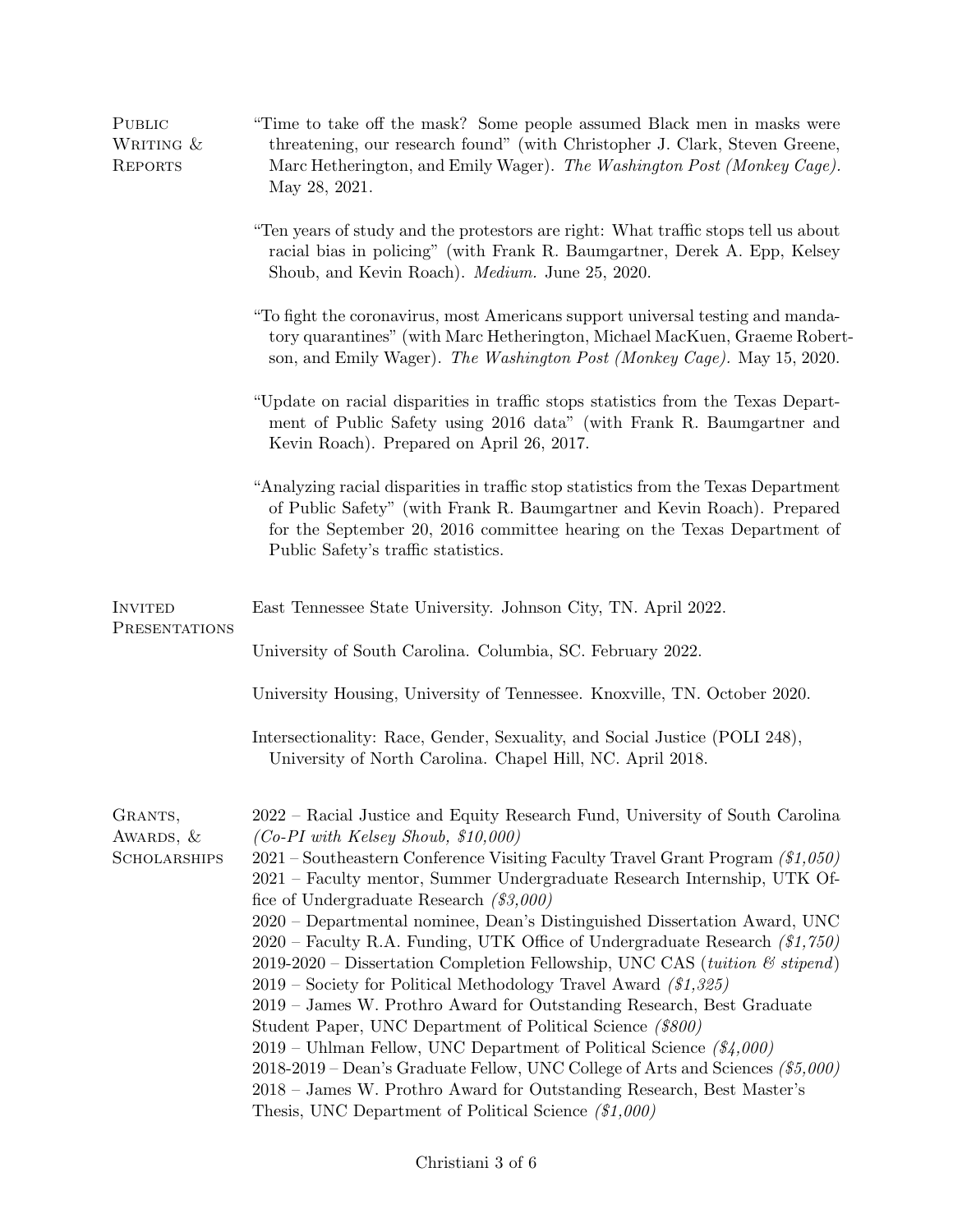|                                      | 2017 – Graduate Student Transportation Grant Award, UNC $(\frac{\$}{400})$<br>$2017$ – Ayers Family Travel Award, UNC (\$350)<br>2017 – Prestage-Cook Travel Award, SPSA (\$150)<br>$2012$ – Segal Education Award, AmeriCorps (\$5,000)<br>2011 – CLAS Outstanding Woman Scholar, UConn<br>2011 - Naval Academy Foreign Affairs Conference, UConn representative<br>$2011$ – Fannie Dixon Welch Scholarship, UConn (\$500)<br>2011 – Babbidge Scholar, UConn             |
|--------------------------------------|---------------------------------------------------------------------------------------------------------------------------------------------------------------------------------------------------------------------------------------------------------------------------------------------------------------------------------------------------------------------------------------------------------------------------------------------------------------------------|
| <b>CONFERENCE</b><br>PRESENTATIONS   | American Political Science Association Annual Meeting: '16, '18 – '21<br>Midwest Political Science Association Annual Meeting: $17 - 19$ , $22$<br>Southern Political Science Association Annual Meeting: '17, '22<br>APSA Women's Mentoring Workshop: '21<br>APSA Political Psychology Pre-Conference: '19<br>Harvard Experimental Political Science Workshop: '19<br>Society for Political Methodology Annual Meeting: '19<br>Duke Forum for Law and Social Change: '17 |
| <b>TEACHING</b><br><b>EXPERIENCE</b> | The University of Tennessee<br><i>Instructor</i><br>• Research Methods (Pols 301: S2022, F2021, S2021, F2020)<br>• Gender & Politics (Pols 414: $S2022$ )<br>• Public Opinion & Political Socialization (Pols 635 Graduate: F2021)<br>• Race, Ethnicity, and American Politics (Pols 410: F2020)<br>Training                                                                                                                                                              |
|                                      | • Safe Zone at UT: Pride Center $(2021)$<br>The University of North Carolina at Chapel Hill<br>Instructor<br>$\bullet$ Quantitative Methods in Political Science (Poli 281: S2019, F2017)                                                                                                                                                                                                                                                                                 |
|                                      | Teaching Assistant<br>• Probability and Statistics Lab (graduate level) (Poli 783: F2018)<br>• Intersectionality: Race, Gender, Sexuality, and Social Justice, Frank R.<br>Baumgartner (Political Science), Jennifer Ho (English), Tanya Shields (Women's<br>and Gender Studies), and Sharon Holland (American Studies) (Poli/Amst/Wgst/Engl<br>248: S2018, S2017)<br>• Introduction to American Politics, Jason Roberts (Poli 100: F2016)                                |
|                                      | Graduate Research Consultant<br>• Political Psychology, Timothy J. Ryan (Poli 417: F2018)                                                                                                                                                                                                                                                                                                                                                                                 |
|                                      | Statistical Consultant<br>• The Odum Institute for Research in Social Science (2018)                                                                                                                                                                                                                                                                                                                                                                                      |
|                                      | Grader<br>• Race, Innocence, and the Decline of the Death Penalty, Frank R. Baumgart-<br>ner (Poli 203: S2016)<br>• Introduction to American Politics, Pamela J. Conover (Poli 100: F2015)                                                                                                                                                                                                                                                                                |
|                                      |                                                                                                                                                                                                                                                                                                                                                                                                                                                                           |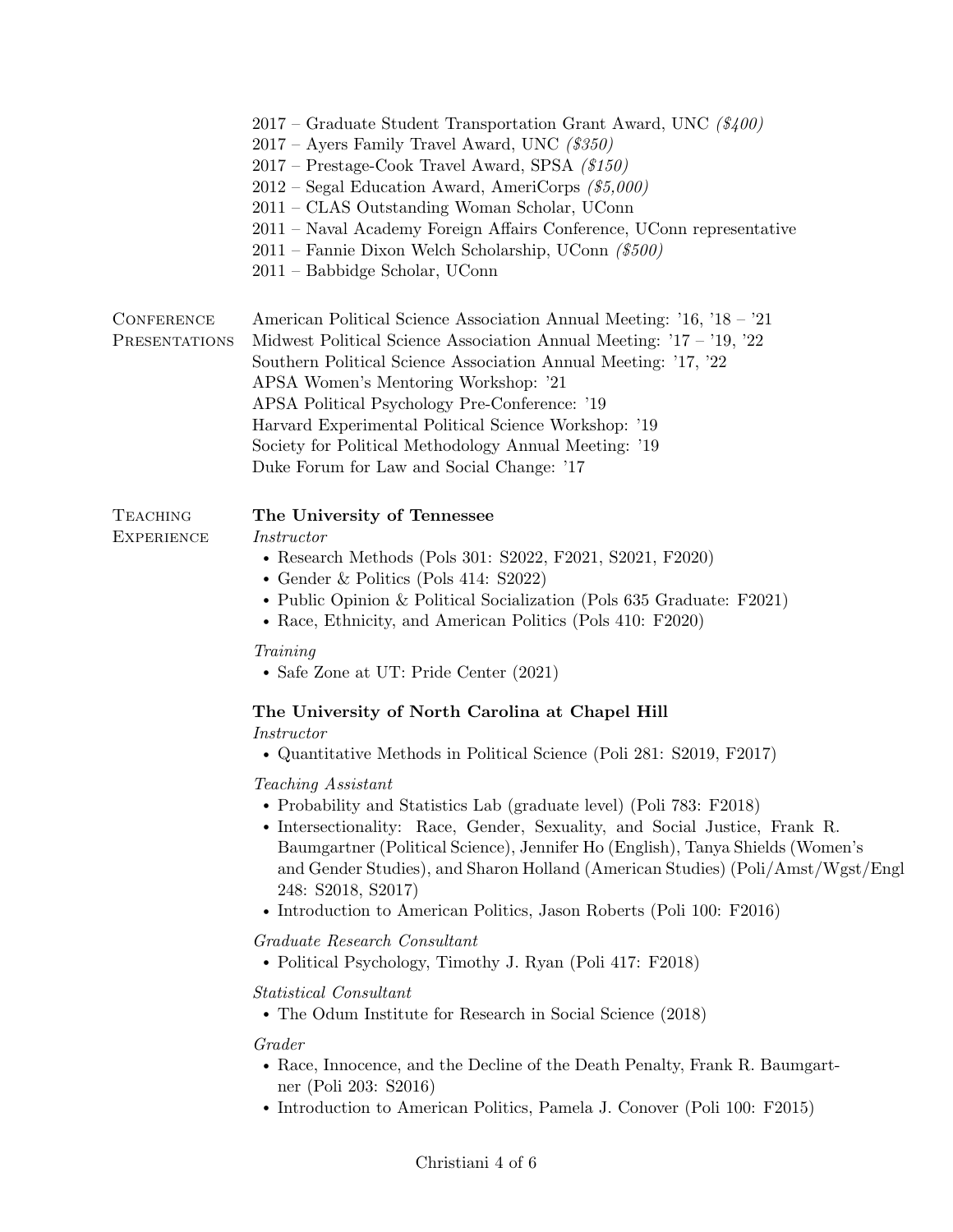|  | Training |
|--|----------|
|  |          |
|  |          |

- Mental Health First Aid, Certification  $\left( 2019\right)$ 

| PROFESSIONAL<br><b>SERVICE AND</b>   | <b>Discipline</b><br>Referee: American Journal of Political Science; American Political Science Re-                                                                                                                                                                                                                                                                                                                                                                                                                                                                      |  |
|--------------------------------------|--------------------------------------------------------------------------------------------------------------------------------------------------------------------------------------------------------------------------------------------------------------------------------------------------------------------------------------------------------------------------------------------------------------------------------------------------------------------------------------------------------------------------------------------------------------------------|--|
| <b>ACTIVITY</b>                      | view; Journal of Politics; British Journal of Politics; Journal of Experimen-<br>tal Political Science; Journal of Women, Politics, and Policy; Perspectives on<br>Politics; Policy Studies Journal; Political Behavior; Political Research Quar-<br>terly; Politics, Groups, and Identities; Politics & Gender; Public Administra-<br>tion; Fronteirs in Public Health<br>Discussant & Chair: MPSA (2022), SPSA (2022), APSA (2020)<br>Co-Organizer: Junior Americanist Workshop Series (2021 – present)<br>Member: WPSA's Critical Whiteness Studies Virtual Community |  |
|                                      | The University of Tennessee                                                                                                                                                                                                                                                                                                                                                                                                                                                                                                                                              |  |
|                                      | Search Committee, Director of MPPA Program (Spring 2022)<br>Search Committee, Department Head (Spring 2022)                                                                                                                                                                                                                                                                                                                                                                                                                                                              |  |
|                                      | Search Committee, Assistant Professor (Fall 2021)                                                                                                                                                                                                                                                                                                                                                                                                                                                                                                                        |  |
|                                      | Advisory Committee $(2021 - present)$                                                                                                                                                                                                                                                                                                                                                                                                                                                                                                                                    |  |
|                                      | Diversity, Equity, and Inclusion Committee $(2020 - present)$                                                                                                                                                                                                                                                                                                                                                                                                                                                                                                            |  |
|                                      | Baker's Scholar Advisor: Two UTK undergraduates (2020 – 2022)<br>Facilitator, Constitution Day Celebration (2020)                                                                                                                                                                                                                                                                                                                                                                                                                                                        |  |
|                                      | The University of North Carolina<br>Program Coordinator, State Politics Working Group (2019 – 2020)<br>Program Coordinator, American Politics Research Group $(2017 - 2018)$<br>Assistant Professor in Political Methodology Search Committee (2018)<br>Member, GIS Working Group $(2016 - 2018)$<br>Member, Chapel Hill Area Media Project (2015 – 2020)                                                                                                                                                                                                                |  |
| <b>RESEARCH</b><br><b>EXPERIENCE</b> | Supervisor: Six UTK undergraduates $(2020 - 2021)$<br>Supervisor: Thirteen UNC undergraduates $(2019 - 2020)$                                                                                                                                                                                                                                                                                                                                                                                                                                                            |  |
|                                      | Research Assistant: Marc Hetherington (2020)<br>Research Assistant: Frank R. Baumgartner $(2015 - 2020)$                                                                                                                                                                                                                                                                                                                                                                                                                                                                 |  |
| <b>METHODS</b>                       | Ordinary Least Squares Regression $\cdot$ Generalized Linear Models $\cdot$ Panel Data $\cdot$                                                                                                                                                                                                                                                                                                                                                                                                                                                                           |  |
| TRAINING                             | Factor Analysis and Latent Variable Modeling · Game Theory · Bayesian Models<br>for the Social Sciences                                                                                                                                                                                                                                                                                                                                                                                                                                                                  |  |
| <b>TECHNICAL</b><br><b>SKILLS</b>    | Statistical computing in R and Stata; LATFX                                                                                                                                                                                                                                                                                                                                                                                                                                                                                                                              |  |
| PROFESSIONAL<br><b>ASSOCIATIONS</b>  | American Political Science Association · Midwest Political Science Association<br>Southern Political Science Association · Society for Political Methodolgy                                                                                                                                                                                                                                                                                                                                                                                                              |  |